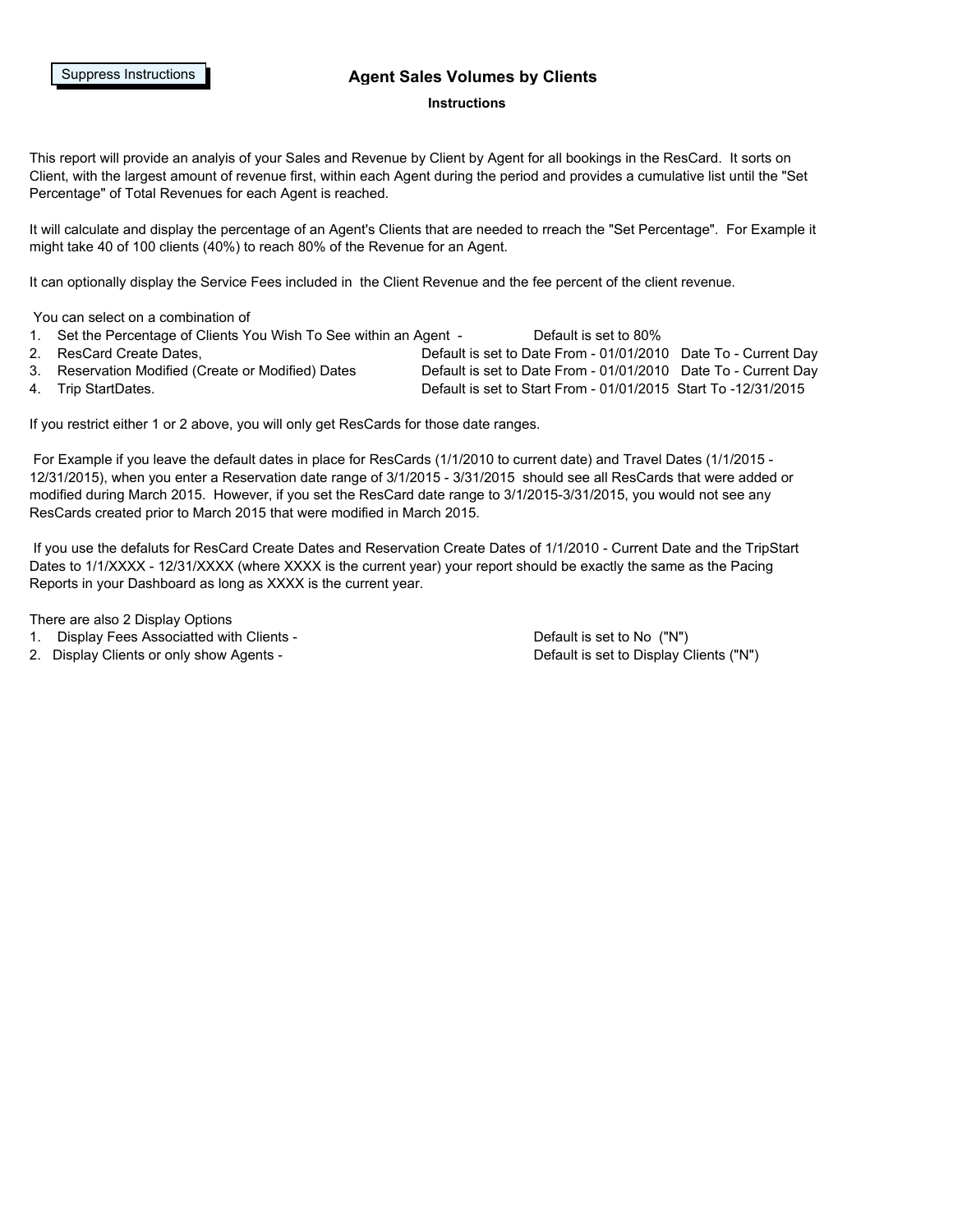|              | <b>Client Percent Used</b>          |                |                           |                      |                  |                                                |                      |                              |              |  |
|--------------|-------------------------------------|----------------|---------------------------|----------------------|------------------|------------------------------------------------|----------------------|------------------------------|--------------|--|
|              |                                     |                |                           | 30%                  |                  |                                                |                      |                              |              |  |
|              | Trip Start Date From:<br>01/01/2015 |                | ResCard Create Date From: | 01/01/2010           |                  | Reservation Create/Modify Date From 01/01/2010 |                      |                              |              |  |
|              | Trip Start Date To:<br>12/31/2015   |                | ResCard Create Date To:   | 06/23/2016           |                  | Reservation Create/Modify Date To 06/23/2016   |                      |                              |              |  |
|              |                                     |                |                           |                      |                  |                                                |                      | Percent Of                   |              |  |
| <b>Agent</b> | <b>Clients</b>                      | Fees<br>Amount | % Of<br>Revenue           | <b>Next</b><br>Level | <b>Net Sales</b> | Revenue                                        | <b>Next</b><br>Level | Cumulative<br><b>Clients</b> | <b>Sales</b> |  |
|              | <b>WINDY OLSEN CTC</b>              |                |                           |                      |                  |                                                |                      |                              |              |  |
|              | Dutc/Brent                          | 160.00         | 2%                        | 5%                   | 80,997.84        | 10,370.61                                      | 6%                   | 6%                           | 13%          |  |
|              | Mush/Steve                          | 320.00         | 4%                        | 3%                   | 51,506.71        | 7,647.52                                       | 4%                   | 10%                          | 15%          |  |
|              | Kozl/Ron                            | 40.00          | $1\%$                     | 3%                   | 48,694.45        | 4,750.51                                       | 3%                   | 13%                          | 10%          |  |
|              | Reus/Charles                        |                |                           | 2%                   | 30,952.45        | 4,510.40                                       | 3%                   | 15%                          | 15%          |  |
|              | Mill/Jo                             |                |                           | 3%                   | 48,082.00        | 3,877.50                                       | 2%                   | 17%                          | 8%           |  |
|              | Ship/Mark                           | 80.00          | 3%                        | $1\%$                | 15,452.94        | 3,006.61                                       | 2%                   | 19%                          | 19%          |  |
|              | <b>Brea/Clark</b>                   |                |                           | 2%                   | 27,025.55        | 2,748.00                                       | 2%                   | 21%                          | 10%          |  |
|              | Mull/Bob                            | 80.00          | 3%                        | $1\%$                | 17,758.44        | 2,644.92                                       | $1\%$                | 22%                          | 15%          |  |
|              | John/Kim                            | 40.00          | 2%                        | $1\%$                | 15,183.04        | 2,587.40                                       | $1\%$                | 24%                          | 17%          |  |
|              | Mosi/Craig                          | 40.00          | 2%                        | $1\%$                | 18,428.80        | 2,332.72                                       | $1\%$                | 25%                          | 13%          |  |
|              | Au/Rita                             | 80.00          | 3%                        | 2%                   | 25,644.07        | 2,308.87                                       | $1\%$                | 26%                          | 9%           |  |
|              | Mill/Caroline                       |                |                           | 2%                   | 26,576.00        | 2,217.60                                       | $1\%$                | 27%                          | 8%           |  |
|              | Geor/David                          | 60.00          | 3%                        | $1\%$                | 17,922.23        | 2,104.83                                       | $1\%$                | 29%                          | 12%          |  |
|              | Sand/Karen                          |                |                           | $1\%$                | 16,562.00        | 2,088.75                                       | $1\%$                | 30%                          | 13%          |  |
|              | Care/Ed                             |                |                           | $1\%$                | 11,401.92        | 2,067.16                                       | $1\%$                | 31%                          | 18%          |  |
|              | <b>Others</b>                       |                |                           | 70%                  | 1,038,727.35     | 124,044.04                                     | 69%                  | 100%                         | 12%          |  |
| 200          | <b>WINDY OLSEN CTC</b>              | 9,420.00       | 5%                        | 23%                  | 1,490,915.79     | 179,307.44                                     | 24%                  | 8%                           | 12%          |  |
| 15           | 200 Clients or<br>of<br>8%          |                |                           |                      |                  |                                                |                      |                              |              |  |

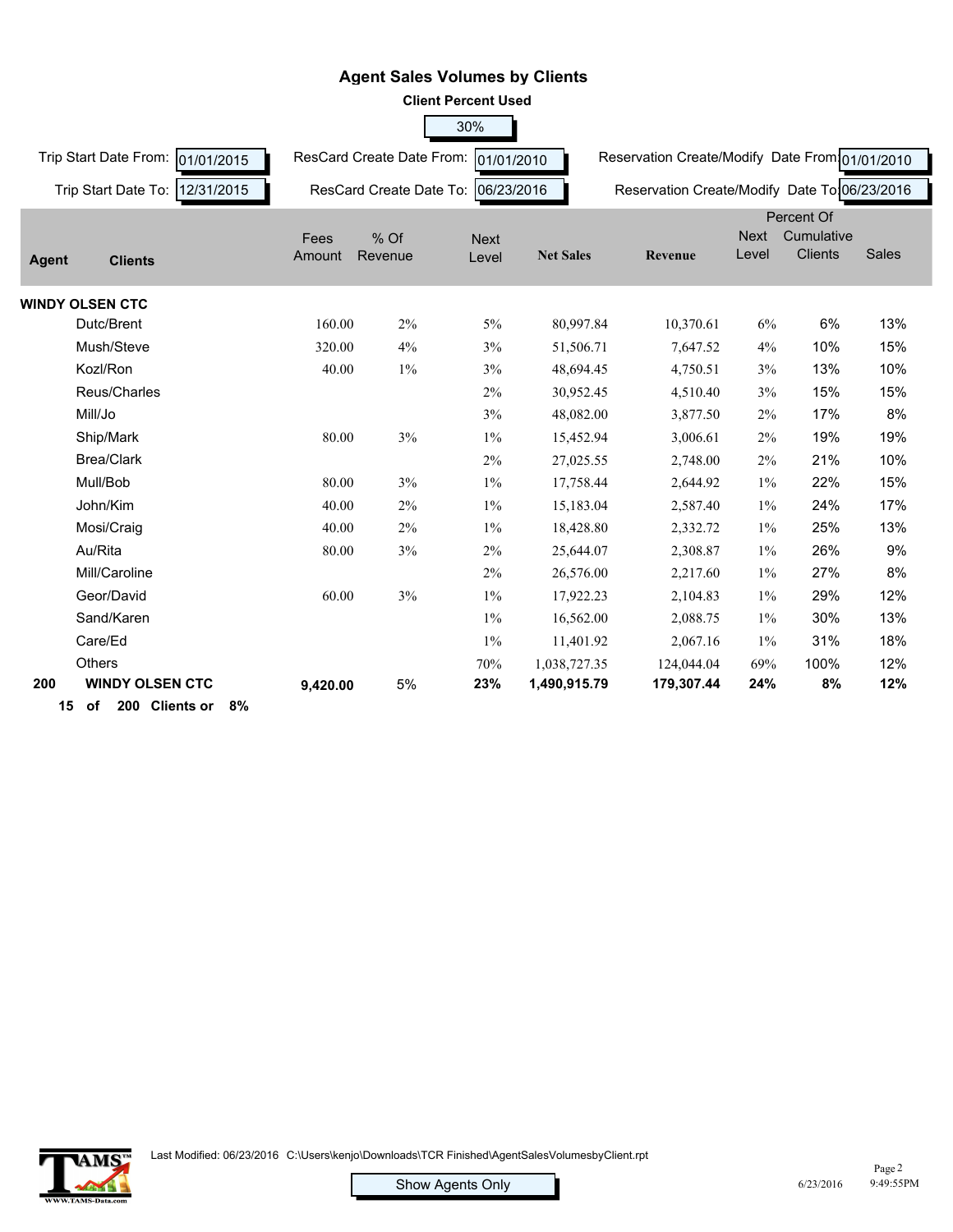|                  | <b>Client Percent Used</b>       |           |                                      |             |                  |                                                |             |                |              |  |
|------------------|----------------------------------|-----------|--------------------------------------|-------------|------------------|------------------------------------------------|-------------|----------------|--------------|--|
|                  |                                  |           |                                      | 30%         |                  |                                                |             |                |              |  |
|                  | Trip Start Date From: 01/01/2015 |           | ResCard Create Date From: 01/01/2010 |             |                  | Reservation Create/Modify Date From 01/01/2010 |             |                |              |  |
|                  | Trip Start Date To: 12/31/2015   |           | ResCard Create Date To:              | 06/23/2016  |                  | Reservation Create/Modify Date To 06/23/2016   |             |                |              |  |
|                  |                                  |           |                                      |             |                  |                                                |             | Percent Of     |              |  |
|                  |                                  | Fees      | % Of                                 | <b>Next</b> |                  |                                                | <b>Next</b> | Cumulative     |              |  |
| <b>Agent</b>     | <b>Clients</b>                   | Amount    | Revenue                              | Level       | <b>Net Sales</b> | Revenue                                        | Level       | <b>Clients</b> | <b>Sales</b> |  |
| <b>MARY MARX</b> |                                  |           |                                      |             |                  |                                                |             |                |              |  |
|                  | Gall/Karen                       | 80.00     | $2\%$                                | $4\%$       | 39,584.74        | 5,090.54                                       | 4%          | 4%             | 13%          |  |
|                  | Wals/Nancy                       | 160.00    | $6\%$                                | $2\%$       | 21,352.32        | 2,699.13                                       | 2%          | 6%             | 13%          |  |
|                  | McEw/John                        | 160.00    | 6%                                   | 2%          | 23,821.96        | 2,481.46                                       | 2%          | 8%             | 10%          |  |
|                  | Rugg/Tammy                       | 200.00    | $8\%$                                | 2%          | 23,565.02        | 2,475.51                                       | $2\%$       | 10%            | 11%          |  |
|                  | Scar/Diana                       |           |                                      | $2\%$       | 23,806.07        | 2,165.79                                       | $2\%$       | 12%            | 9%           |  |
|                  | Arno/Sonia                       | 160.00    | $8\%$                                | $2\%$       | 17,965.54        | 2,049.67                                       | 2%          | 13%            | 11%          |  |
|                  | Keen/Aimee                       | 240.00    | 13%                                  | $1\%$       | 15,402.74        | 1,833.07                                       | $1\%$       | 15%            | 12%          |  |
|                  | Jens/Whitney                     | 100.00    | $6\%$                                | $1\%$       | 12,837.62        | 1,805.00                                       | $1\%$       | 16%            | 14%          |  |
|                  | Croz/Lisa                        | 160.00    | $9\%$                                | $2\%$       | 16,458.34        | 1,804.09                                       | $1\%$       | 18%            | 11%          |  |
|                  | Hann/Derek                       | 500.00    | 32%                                  | $1\%$       | 12,165.50        | 1,560.50                                       | $1\%$       | 19%            | 13%          |  |
|                  | Mast/Duane                       | 40.00     | 3%                                   | $1\%$       | 10,260.27        | 1,549.77                                       | $1\%$       | 20%            | 15%          |  |
|                  | DeLu/Gregory                     | 80.00     | $5\%$                                | $1\%$       | 13,709.50        | 1,521.91                                       | $1\%$       | 21%            | 11%          |  |
|                  | Swan/James                       | 40.00     | 3%                                   | $1\%$       | 10,849.08        | 1,492.48                                       | $1\%$       | 22%            | 14%          |  |
|                  | Kall/Rick                        | 40.00     | $3\%$                                | $1\%$       | 14,545.25        | 1,487.58                                       | $1\%$       | 24%            | 10%          |  |
|                  | Avru/Brandon                     | 150.00    | 11%                                  | $1\%$       | 8,955.00         | 1,322.20                                       | $1\%$       | 25%            | 15%          |  |
|                  | Tipt/Kathy                       | 80.00     | $6\%$                                | $1\%$       | 8,531.54         | 1,272.41                                       | $1\%$       | 26%            | 15%          |  |
|                  | Heme/Stu                         | 40.00     | 3%                                   | $1\%$       | 8,920.85         | 1,152.38                                       | $1\%$       | 27%            | 13%          |  |
|                  | <b>Bail/Katie</b>                | 80.00     | $8\%$                                | $1\%$       | 11,005.96        | 1,056.57                                       | $1\%$       | 27%            | 10%          |  |
|                  | Smit/Tammy                       | 120.00    | 11%                                  | $1\%$       | 9,541.60         | 1,053.89                                       | $1\%$       | 28%            | 11%          |  |
|                  | Hurl/Casey                       | 40.00     | 4%                                   | $1\%$       | 7,546.52         | 1,050.43                                       | $1\%$       | 29%            | 14%          |  |
|                  | Pomm/Brian                       | 40.00     | 4%                                   | $1\%$       | 7,778.90         | 1,028.20                                       | $1\%$       | 30%            | 13%          |  |
|                  | Chri/Esther                      |           |                                      | $1\%$       | 8,386.27         | 1,018.52                                       | $1\%$       | 31%            | 12%          |  |
|                  | <b>Others</b>                    |           |                                      | 69%         | 740,829.31       | 88,245.30                                      | 69%         | 100%           | 12%          |  |
| 226              | <b>MARY MARX</b>                 | 11,070.00 | 9%                                   | 17%         | 1,067,819.90     | 127,216.40                                     | 17%         | 10%            | 12%          |  |
|                  | ົ<br>af 000 Oliante av<br>400/   |           |                                      |             |                  |                                                |             |                |              |  |





]<br>|<br>|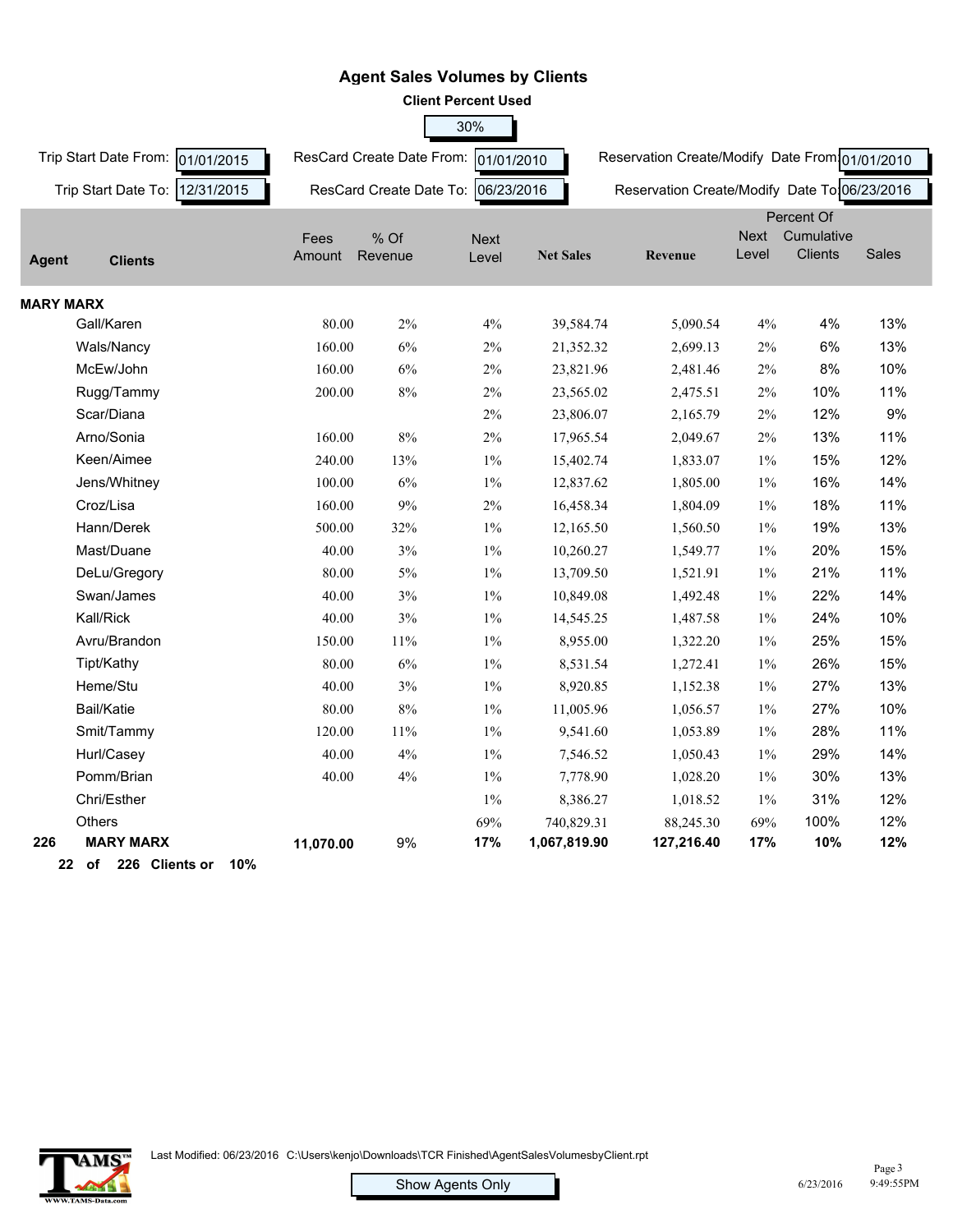|                                     |                |                                      | <b>Client Percent Used</b> |                  |                                                |                      |                              |       |
|-------------------------------------|----------------|--------------------------------------|----------------------------|------------------|------------------------------------------------|----------------------|------------------------------|-------|
|                                     |                |                                      | 30%                        |                  |                                                |                      |                              |       |
| Trip Start Date From:<br>01/01/2015 |                | ResCard Create Date From: 01/01/2010 |                            |                  | Reservation Create/Modify Date From 01/01/2010 |                      |                              |       |
| 12/31/2015<br>Trip Start Date To:   |                | ResCard Create Date To:              | 06/23/2016                 |                  | Reservation Create/Modify Date To 06/23/2016   |                      |                              |       |
|                                     |                |                                      |                            |                  |                                                |                      | Percent Of                   |       |
| <b>Agent</b><br><b>Clients</b>      | Fees<br>Amount | % Of<br>Revenue                      | <b>Next</b><br>Level       | <b>Net Sales</b> | <b>Revenue</b>                                 | <b>Next</b><br>Level | Cumulative<br><b>Clients</b> | Sales |
| <b>DONNA SPRING</b>                 |                |                                      |                            |                  |                                                |                      |                              |       |
| Head/Charles                        | 80.00          | $1\%$                                | 8%                         | 67,815.03        | 7,064.59                                       | 7%                   | 7%                           | 10%   |
| Meet/James                          | 160.00         | 3%                                   | 4%                         | 30,585.30        | 4,673.25                                       | $5\%$                | 12%                          | 15%   |
| Sear/Mark                           | 80.00          | 2%                                   | 4%                         | 31,407.06        | 3,992.09                                       | 4%                   | 16%                          | 13%   |
| Kirk/Cheryl                         | 100.00         | 3%                                   | 3%                         | 26,955.34        | 3,618.26                                       | 4%                   | 19%                          | 13%   |
| Abel/Alan                           | 100.00         | 3%                                   | 3%                         | 25,904.55        | 2,904.77                                       | 3%                   | 22%                          | 11%   |
| Lowm/Angela                         | 40.00          | $1\%$                                | 2%                         | 19,878.20        | 2,838.08                                       | 3%                   | 25%                          | 14%   |
| Witt/Steve                          | 160.00         | 6%                                   | 3%                         | 29,104.64        | 2,688.26                                       | 3%                   | 28%                          | 9%    |
| Stil/John                           |                |                                      | 2%                         | 16,923.28        | 2,462.42                                       | $2\%$                | 30%                          | 15%   |
| <b>Others</b>                       |                |                                      | 71%                        | 620,008.35       | 69,160.23                                      | 70%                  | 100%                         | 11%   |
| 119<br><b>DONNA SPRING</b>          | 5,665.00       | 6%                                   | 14%                        | 868,581.75       | 99,401.95                                      | 13%                  | 7%                           | 11%   |
| 119 Clients or<br>7%<br>8<br>оf     |                |                                      |                            |                  |                                                |                      |                              |       |

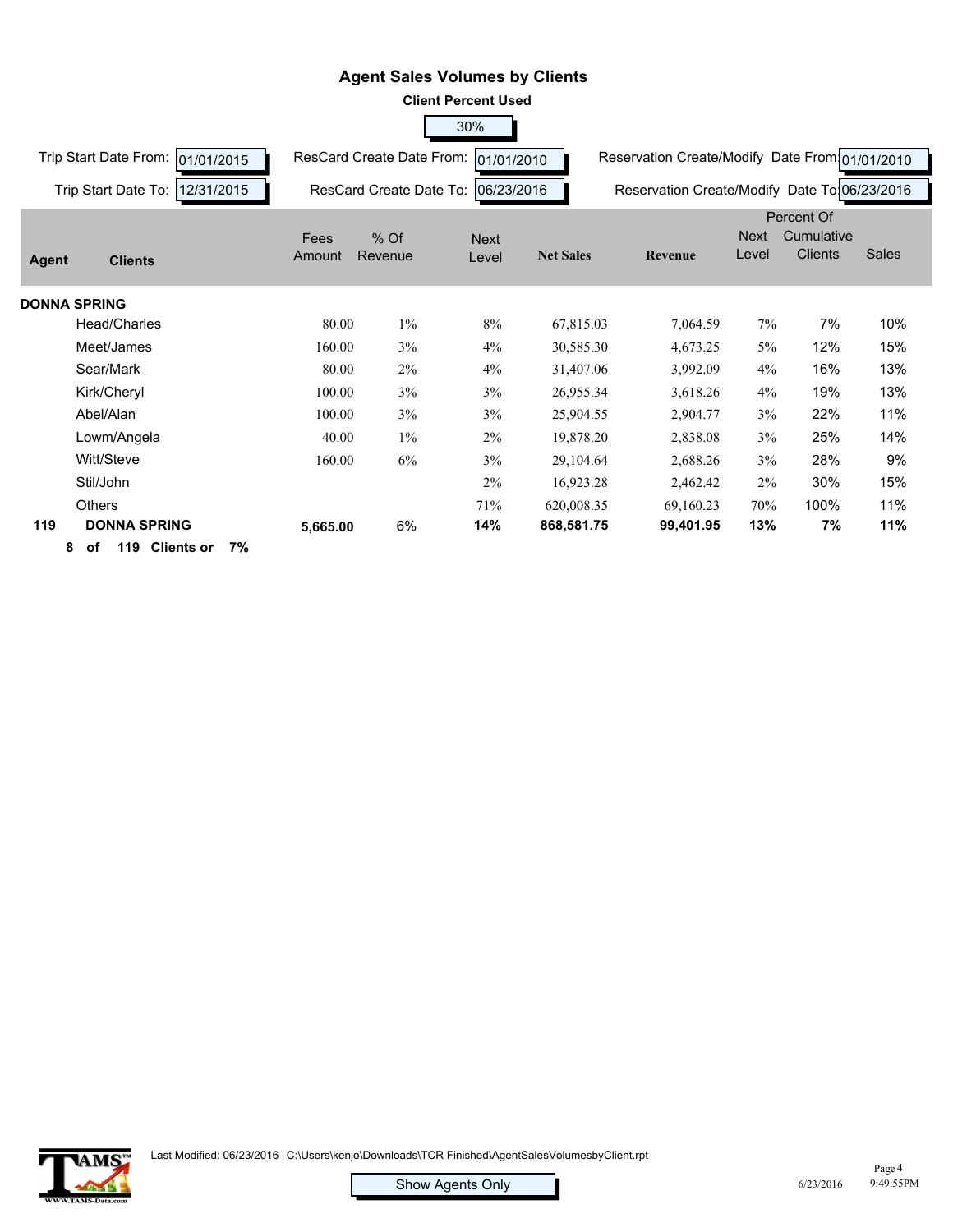|                       |                      |          |                                      | <b>Client Percent Used</b> |                  |                                                |                      |                                            |              |
|-----------------------|----------------------|----------|--------------------------------------|----------------------------|------------------|------------------------------------------------|----------------------|--------------------------------------------|--------------|
|                       |                      |          |                                      | 30%                        |                  |                                                |                      |                                            |              |
| Trip Start Date From: | 01/01/2015           |          | ResCard Create Date From: 01/01/2010 |                            |                  | Reservation Create/Modify Date From 01/01/2010 |                      |                                            |              |
| Trip Start Date To:   | 12/31/2015           |          | ResCard Create Date To:              | 06/23/2016                 |                  | Reservation Create/Modify Date To 06/23/2016   |                      |                                            |              |
|                       |                      | Fees     | % Of                                 | <b>Next</b>                |                  |                                                | <b>Next</b><br>Level | Percent Of<br>Cumulative<br><b>Clients</b> | <b>Sales</b> |
| <b>Agent</b>          | <b>Clients</b>       | Amount   | Revenue                              | Level                      | <b>Net Sales</b> | Revenue                                        |                      |                                            |              |
| <b>JANE SMITH</b>     |                      |          |                                      |                            |                  |                                                |                      |                                            |              |
| Ande/Kenneth          |                      | 240.00   | 3%                                   | 7%                         | 57,476.69        | 7,237.06                                       | 7%                   | 7%                                         | 13%          |
| Mill/Robert           |                      | 360.00   | 10%                                  | 4%                         | 32,522.08        | 3,735.69                                       | 4%                   | 11%                                        | 11%          |
| Buzz/David            |                      | 200.00   | 6%                                   | 3%                         | 25,388.50        | 3,394.29                                       | 3%                   | 15%                                        | 13%          |
| Slem/Tom              |                      | 170.00   | 6%                                   | 4%                         | 29,809.54        | 2,899.53                                       | 3%                   | 18%                                        | 10%          |
| Giffi/John            |                      | 80.00    | 3%                                   | $2\%$                      | 19,948.74        | 2,768.76                                       | 3%                   | 20%                                        | 14%          |
| Mogg/Kathleen         |                      | 220.00   | 8%                                   | 3%                         | 23,167.33        | 2,725.64                                       | 3%                   | 23%                                        | 12%          |
| Marie/Bridgette       |                      | 210.00   | 9%                                   | 2%                         | 20,847.46        | 2,448.35                                       | 2%                   | 26%                                        | 12%          |
| McKi/Susan            |                      | 40.00    | 2%                                   | 2%                         | 20,348.11        | 2,261.02                                       | 2%                   | 28%                                        | 11%          |
|                       | Herr/Tracey Dils     |          |                                      | 2%                         | 15,459.64        | 2,061.95                                       | 2%                   | 30%                                        | 13%          |
| <b>Others</b>         |                      |          |                                      | 71%                        | 605,818.51       | 68,532.80                                      | 70%                  | 100%                                       | 11%          |
| 182                   | <b>JANE SMITH</b>    | 7,991.29 | 8%                                   | 13%                        | 850,786.60       | 98,065.09                                      | 13%                  | 5%                                         | 12%          |
| 9<br>of               | 182 Clients or<br>5% |          |                                      |                            |                  |                                                |                      |                                            |              |

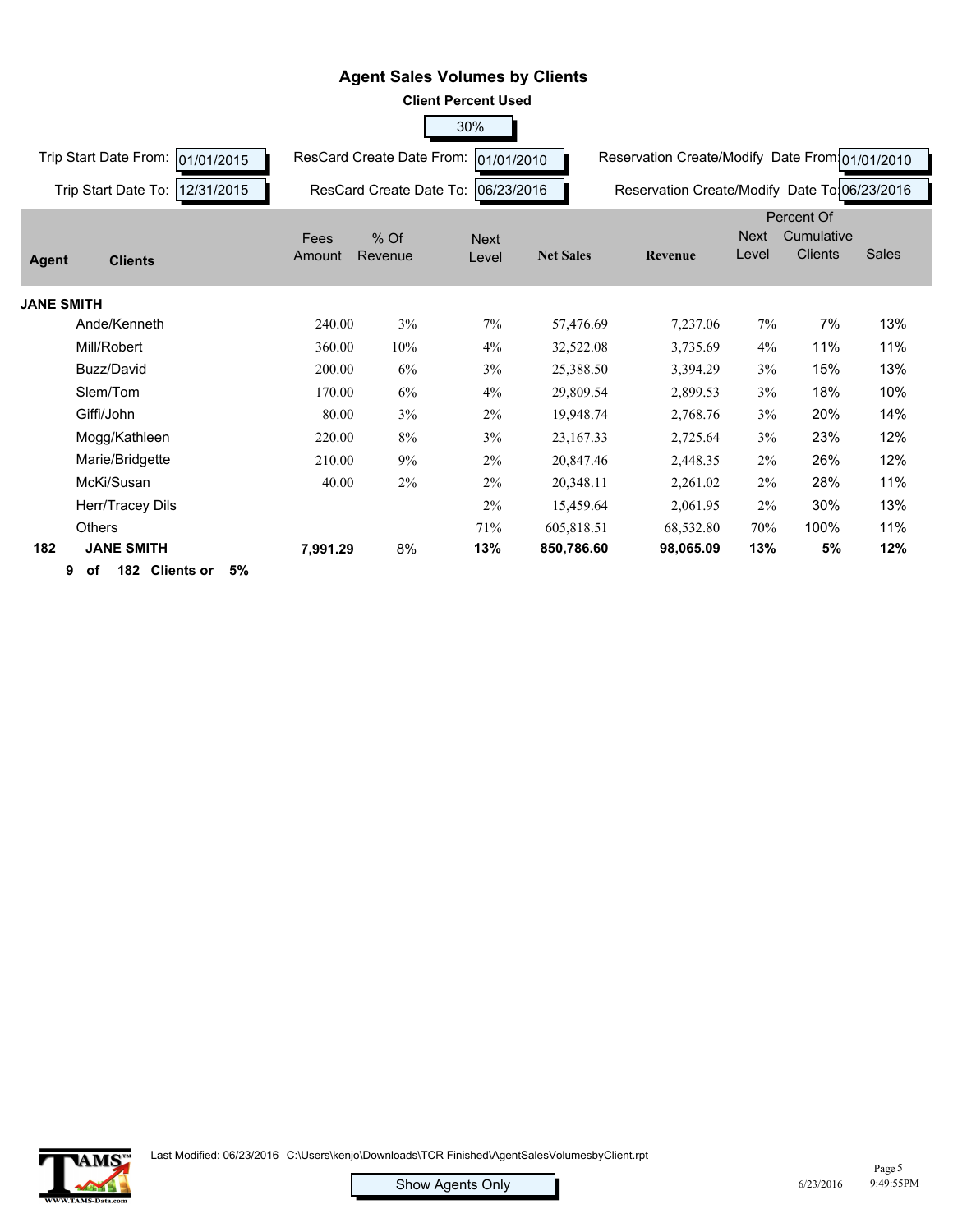

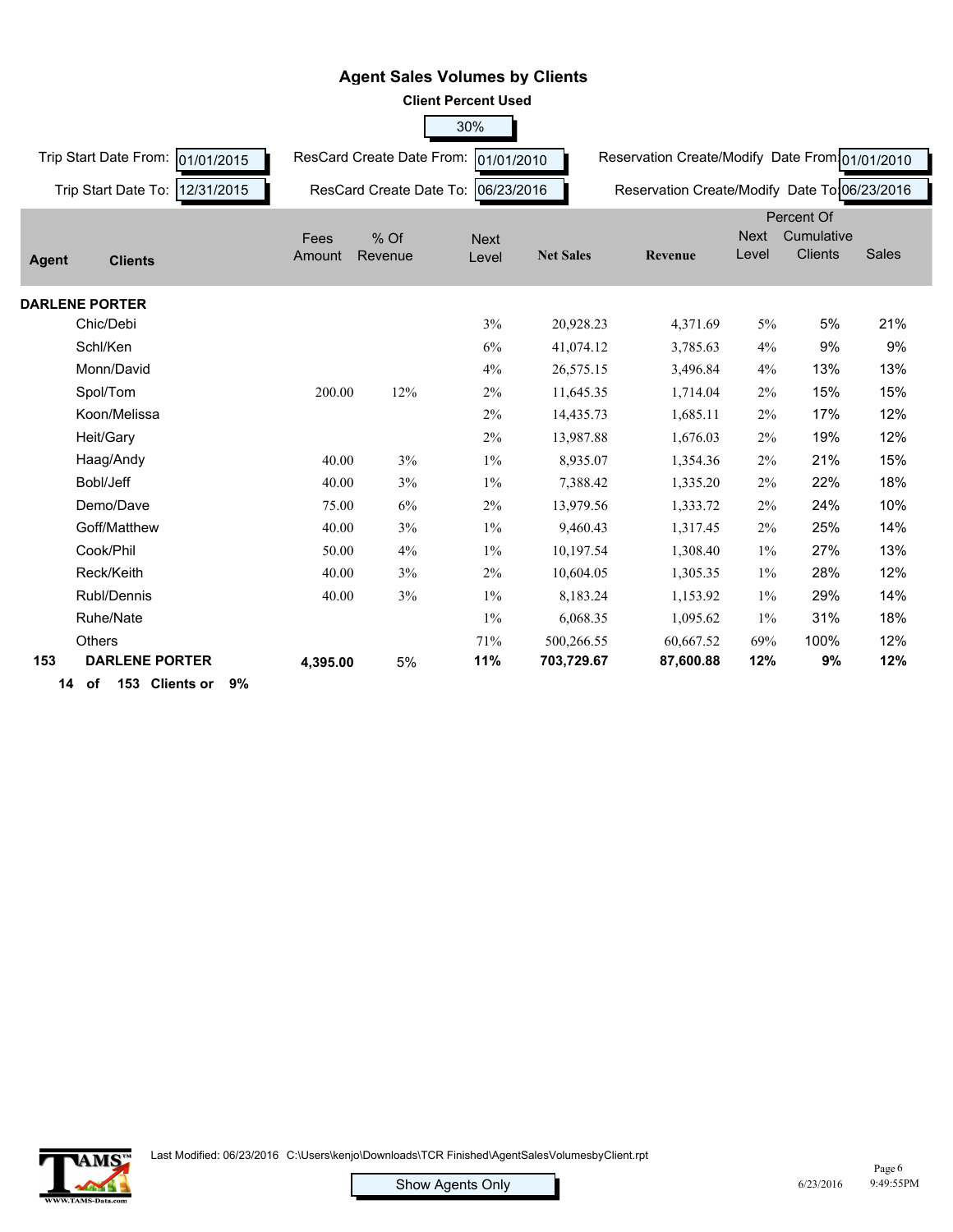| <b>Client Percent Used</b>          |                |                           |                      |                  |                                                |                      |                                            |              |  |
|-------------------------------------|----------------|---------------------------|----------------------|------------------|------------------------------------------------|----------------------|--------------------------------------------|--------------|--|
|                                     |                |                           | 30%                  |                  |                                                |                      |                                            |              |  |
| Trip Start Date From:<br>01/01/2015 |                | ResCard Create Date From: | 01/01/2010           |                  | Reservation Create/Modify Date From 01/01/2010 |                      |                                            |              |  |
| 12/31/2015<br>Trip Start Date To:   |                | ResCard Create Date To:   | 06/23/2016           |                  | Reservation Create/Modify Date To 06/23/2016   |                      |                                            |              |  |
| Agent<br><b>Clients</b>             | Fees<br>Amount | $%$ Of<br>Revenue         | <b>Next</b><br>Level | <b>Net Sales</b> | Revenue                                        | <b>Next</b><br>Level | Percent Of<br>Cumulative<br><b>Clients</b> | <b>Sales</b> |  |
| <b>LINDA BROWN</b>                  |                |                           |                      |                  |                                                |                      |                                            |              |  |
| Hard/Melissa                        | 120.00         | 2%                        | 7%                   | 53,095.42        | 5,314.24                                       | 6%                   | 6%                                         | 10%          |  |
| Pott/Ernie                          |                |                           | 4%                   | 30,759.24        | 3,214.49                                       | 4%                   | 10%                                        | 10%          |  |
| Tara/Matthew                        |                |                           | 3%                   | 20,789.30        | 3,136.08                                       | 4%                   | 14%                                        | 15%          |  |
| <b>Romanoff Group</b>               |                |                           | 3%                   | 21,284.00        | 2,742.00                                       | 3%                   | 17%                                        | 13%          |  |
| John/Gene                           | 40.00          | 2%                        | 2%                   | 12,614.00        | 2,258.40                                       | 3%                   | 20%                                        | 18%          |  |
| Barg/Wade                           | 80.00          | 4%                        | 2%                   | 18,688.44        | 2,136.46                                       | 3%                   | 22%                                        | 11%          |  |
| Levy/Scott                          | 160.00         | 8%                        | 2%                   | 18,241.86        | 2,105.84                                       | 3%                   | 25%                                        | 12%          |  |
| Gran/John                           |                |                           | 2%                   | 16,053.00        | 2,013.22                                       | 2%                   | 27%                                        | 13%          |  |
| Albe/Todd                           |                |                           | 3%                   | 19,729.94        | 1,981.06                                       | $2\%$                | 30%                                        | 10%          |  |
| Gard/Sally                          |                |                           | 2%                   | 16,031.05        | 1,955.97                                       | $2\%$                | 32%                                        | 12%          |  |
| Others                              |                |                           | 70%                  | 532,991.99       | 56,765.47                                      | 68%                  | 100%                                       | 11%          |  |
| 116<br><b>LINDA BROWN</b>           | 4,402.00       | 5%                        | 12%                  | 760,278.24       | 83,623.23                                      | 11%                  | 9%                                         | 11%          |  |
| 116 Clients or<br>9%<br>10<br>оf    |                |                           |                      |                  |                                                |                      |                                            |              |  |

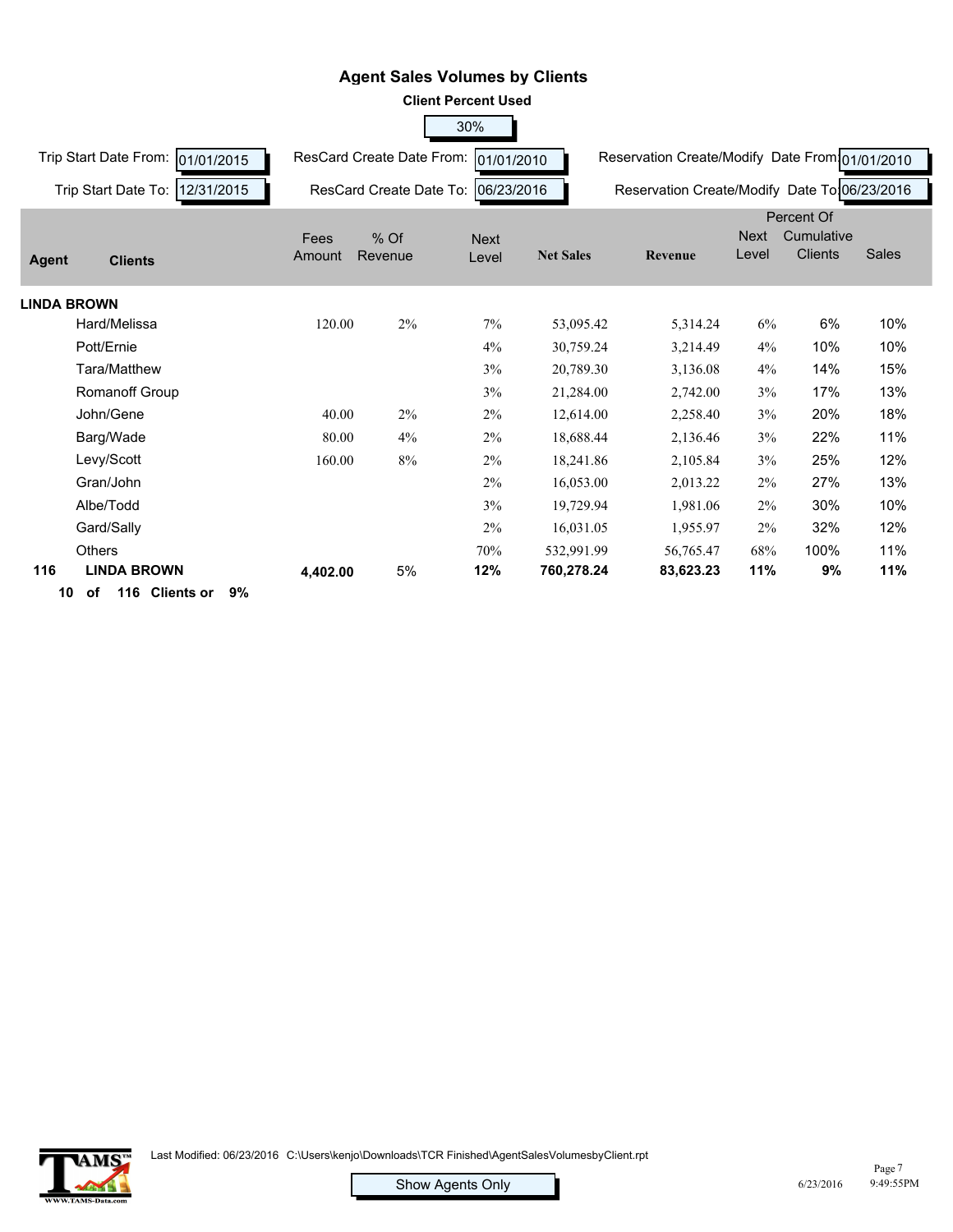|                                                             | <b>Agent Sales Volumes by Clients</b> |                            |                            |                                                |               |                                            |            |
|-------------------------------------------------------------|---------------------------------------|----------------------------|----------------------------|------------------------------------------------|---------------|--------------------------------------------|------------|
|                                                             |                                       | <b>Client Percent Used</b> |                            |                                                |               |                                            |            |
|                                                             |                                       | 30%                        |                            |                                                |               |                                            |            |
| Trip Start Date From:<br>01/01/2015                         | ResCard Create Date From:             | 01/01/2010                 |                            | Reservation Create/Modify Date From 01/01/2010 |               |                                            |            |
| Trip Start Date To:<br>12/31/2015                           | ResCard Create Date To:               | 06/23/2016                 |                            | Reservation Create/Modify Date To 06/23/2016   |               |                                            |            |
| Agent<br><b>Clients</b>                                     | $%$ Of<br>Fees<br>Revenue<br>Amount   | <b>Next</b><br>Level       | <b>Net Sales</b>           | Revenue                                        | Next<br>Level | Percent Of<br>Cumulative<br><b>Clients</b> | Sales      |
| <b>CHUCK BROWN</b><br><b>Select Sires</b><br><b>Others</b>  |                                       | 37%<br>63%                 | 108,930.80<br>186, 173. 76 | 21,221.07<br>22,288.26                         | 49%<br>51%    | 49%<br>100%                                | 19%<br>12% |
| <b>CHUCK BROWN</b><br>4<br>25%<br><b>Clients or</b><br>of 4 |                                       | 5%                         | 295,104.56                 | 43,509.33                                      | 6%            | 25%                                        | 15%        |

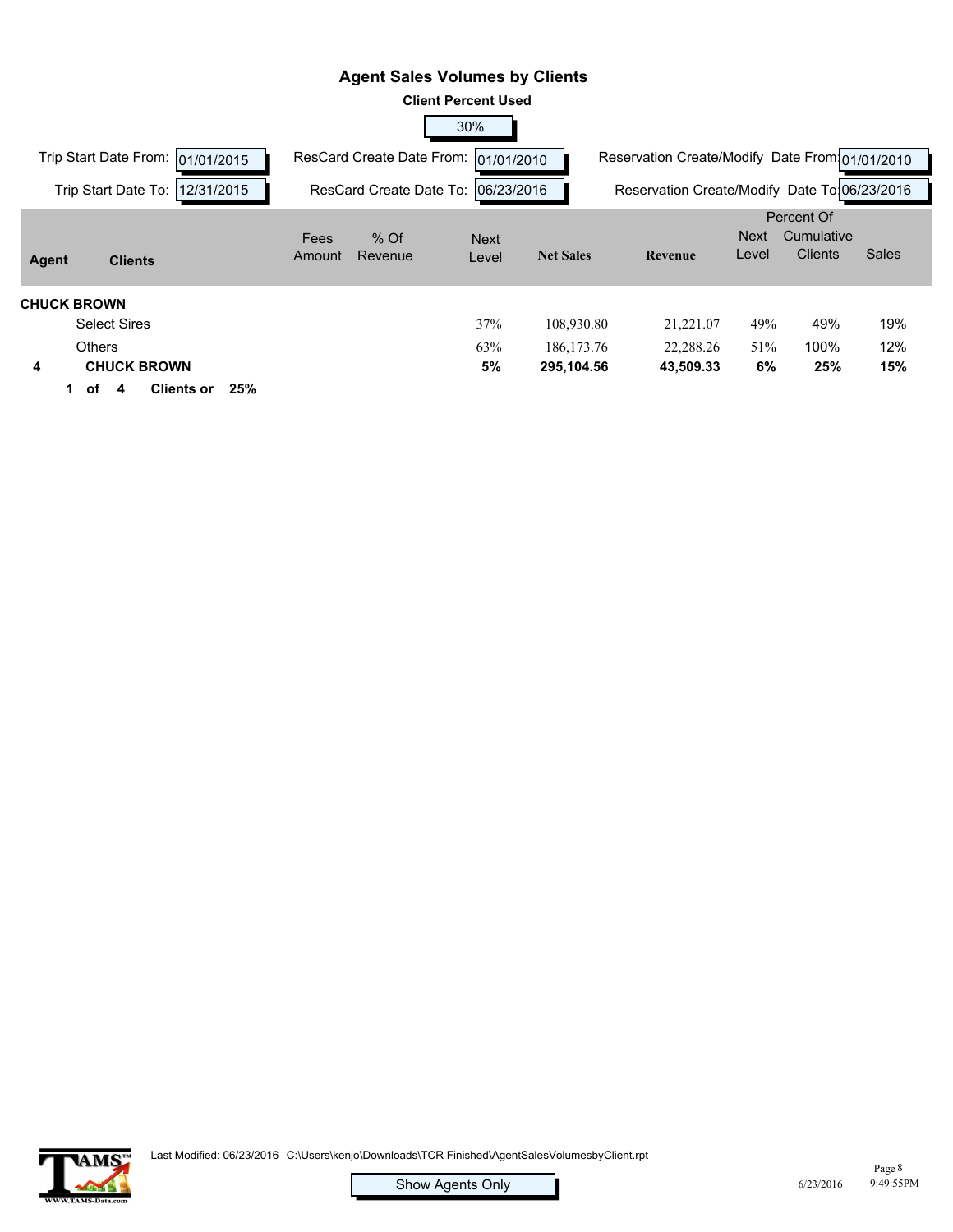|                                           |          |                                  | <b>Client Percent Used</b> |                  |                                                |             |                |       |
|-------------------------------------------|----------|----------------------------------|----------------------------|------------------|------------------------------------------------|-------------|----------------|-------|
|                                           |          |                                  | 30%                        |                  |                                                |             |                |       |
| Trip Start Date From:<br>01/01/2015       |          | <b>ResCard Create Date From:</b> | 01/01/2010                 |                  | Reservation Create/Modify Date From 01/01/2010 |             |                |       |
| 12/31/2015<br>Trip Start Date To:         |          | ResCard Create Date To:          | 06/23/2016                 |                  | Reservation Create/Modify Date To:06/23/2016   |             |                |       |
|                                           |          |                                  |                            |                  |                                                |             | Percent Of     |       |
|                                           | Fees     | $%$ Of                           | <b>Next</b>                |                  |                                                | <b>Next</b> | Cumulative     |       |
| Agent<br><b>Clients</b>                   | Amount   | Revenue                          | Level                      | <b>Net Sales</b> | Revenue                                        | Level       | <b>Clients</b> | Sales |
|                                           |          |                                  |                            |                  |                                                |             |                |       |
| <b>DORY KRAUSE</b>                        |          |                                  |                            |                  |                                                |             |                |       |
| Jame/Morgan                               | 150.00   | 5%                               | 10%                        | 15,479.30        | 2,728.02                                       | 16%         | 16%            | 18%   |
| Grim/Jill                                 | 140.00   | 6%                               | 12%                        | 18,794.64        | 2,227.76                                       | 13%         | 29%            | 12%   |
| Curr/Terri                                |          |                                  | 8%                         | 12,261.14        | 1,509.86                                       | 9%          | 37%            | 12%   |
| <b>Others</b>                             |          |                                  | 70%                        | 109,892.54       | 10,825.56                                      | 63%         | 100%           | 10%   |
| 28<br><b>DORY KRAUSE</b>                  | 1,605.00 | 9%                               | 2%                         | 156,427.62       | 17,291.20                                      | 2%          | 11%            | 11%   |
| 11%<br><b>Clients or</b><br>28<br>3<br>оf |          |                                  |                            |                  |                                                |             |                |       |

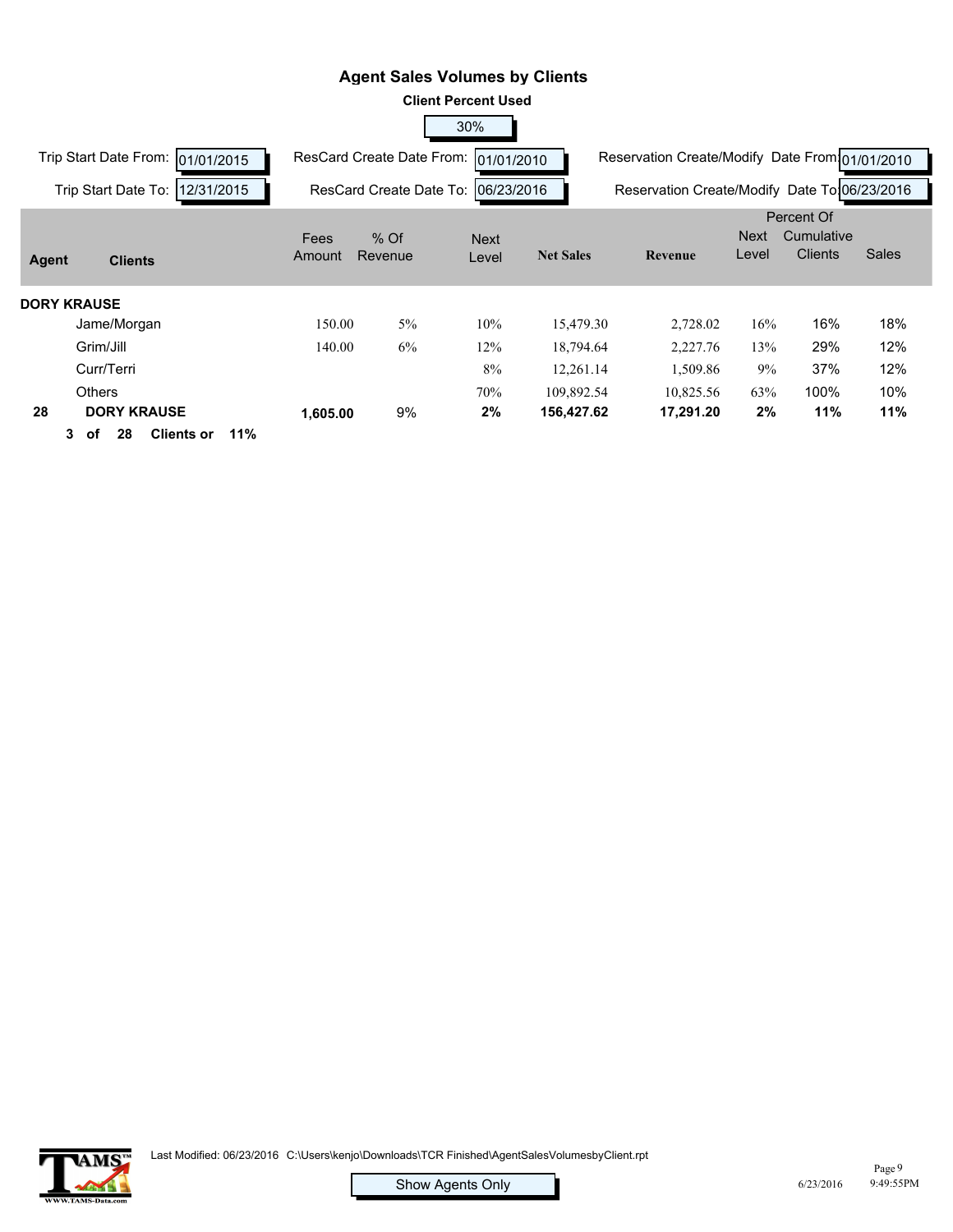|                                            |          |                                  | <b>Client Percent Used</b> |                  |                                                |             |                |       |
|--------------------------------------------|----------|----------------------------------|----------------------------|------------------|------------------------------------------------|-------------|----------------|-------|
|                                            |          |                                  | 30%                        |                  |                                                |             |                |       |
| Trip Start Date From:<br>01/01/2015        |          | <b>ResCard Create Date From:</b> | 01/01/2010                 |                  | Reservation Create/Modify Date From 01/01/2010 |             |                |       |
| 12/31/2015<br>Trip Start Date To:          |          | ResCard Create Date To:          | 06/23/2016                 |                  | Reservation Create/Modify Date To 06/23/2016   |             |                |       |
|                                            |          |                                  |                            |                  |                                                |             | Percent Of     |       |
|                                            | Fees     | $%$ Of                           | <b>Next</b>                |                  |                                                | <b>Next</b> | Cumulative     |       |
| Agent<br><b>Clients</b>                    | Amount   | Revenue                          | Level                      | <b>Net Sales</b> | Revenue                                        | Level       | <b>Clients</b> | Sales |
| <b>JENNIFER ANDERSON</b>                   |          |                                  |                            |                  |                                                |             |                |       |
| McMu/Wayne                                 | 80.00    | 4%                               | 13%                        | 19,822.92        | 2,119.42                                       | 12%         | 12%            | 11%   |
| Koss/Jim                                   | 40.00    | 2%                               | 13%                        | 20,222.02        | 2,000.70                                       | 12%         | 24%            | 10%   |
| Nogu/Andrea                                |          |                                  | 9%                         | 13,449.00        | 1,741.82                                       | 10%         | 34%            | 13%   |
| <b>Others</b>                              |          |                                  | 65%                        | 98,339.81        | 11,139.81                                      | 66%         | 100%           | 11%   |
| 26<br><b>JENNIFER ANDERSON</b>             | 1,300.00 | 8%                               | 2%                         | 151,833.75       | 17,001.75                                      | 2%          | 12%            | 11%   |
| 12%<br>3.<br>26<br><b>Clients or</b><br>оf |          |                                  |                            |                  |                                                |             |                |       |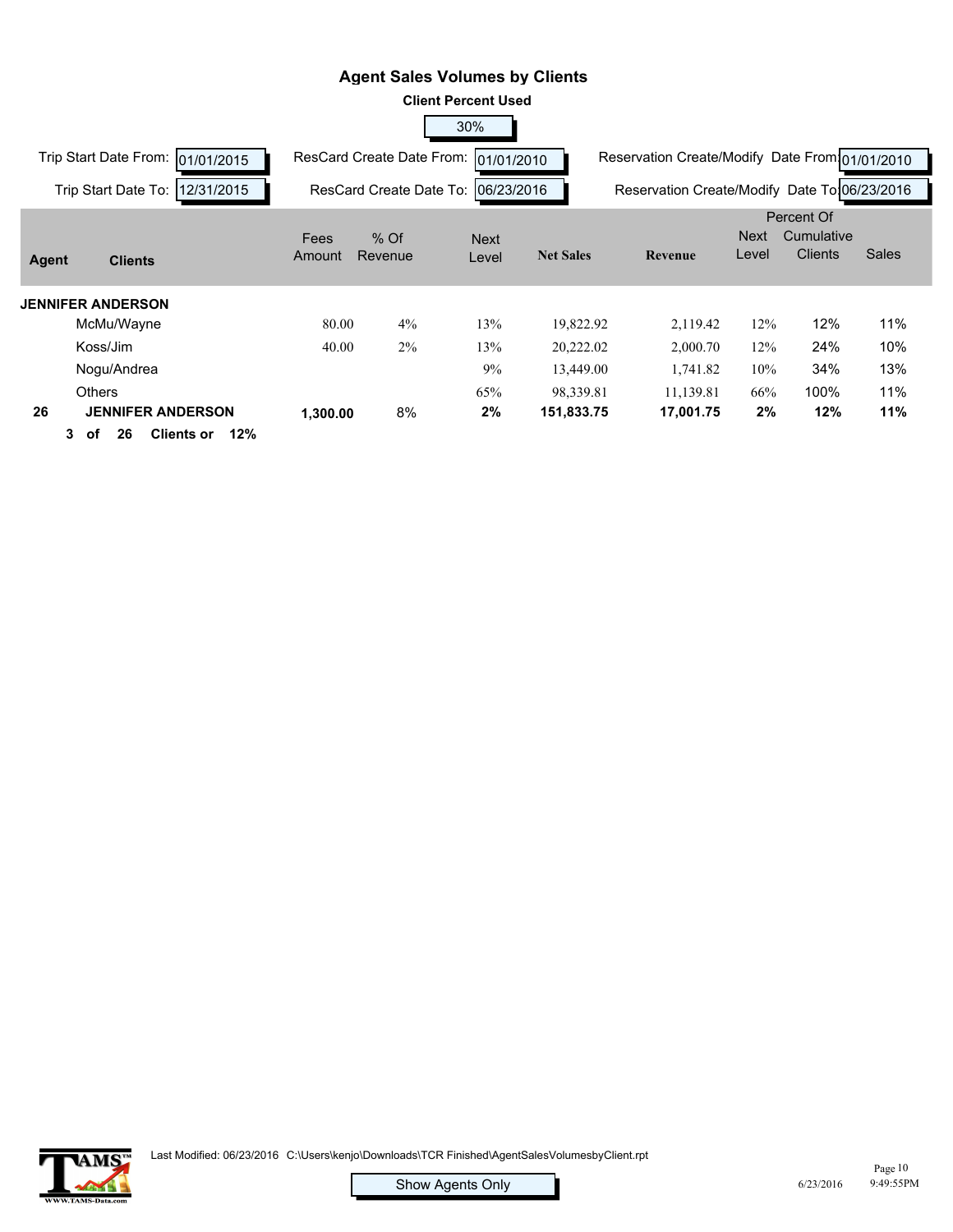#### **Client Percent Used** 30% **Agent Sales Volumes by Clients** Trip Start Date From: 01/01/2015 Trip Start Date To: 12/31/2015 ResCard Create Date From: 01/01/2010 ResCard Create Date To: 06/23/2016 Reservation Create/Modify Date From 01/01/2010 Reservation Create/Modify Date To:06/23/2016 **Net Sales Revenue** Next Level Percent Of **Cumulative** Clients Sales **Agent Clients** Amount Revenue Next Level Fees % Of **PETRA** Hami/Vanessa 49% 13,980.54 1,692.48 53% 53% 6,359,458.42 **13,980.54** 0.00 **1,692.48** 754,709.75 12% 0.00 Others 51% 14,325.98 1,473.40 47% 100% 6,373,784.40 **14,325.98** 0.00 **1,473.40** 756,183.15 10% 0.00  **3 PETRA -% 28,306.52 3,165.88 -% 33% 11% 1 of 3 Clients or 33%**

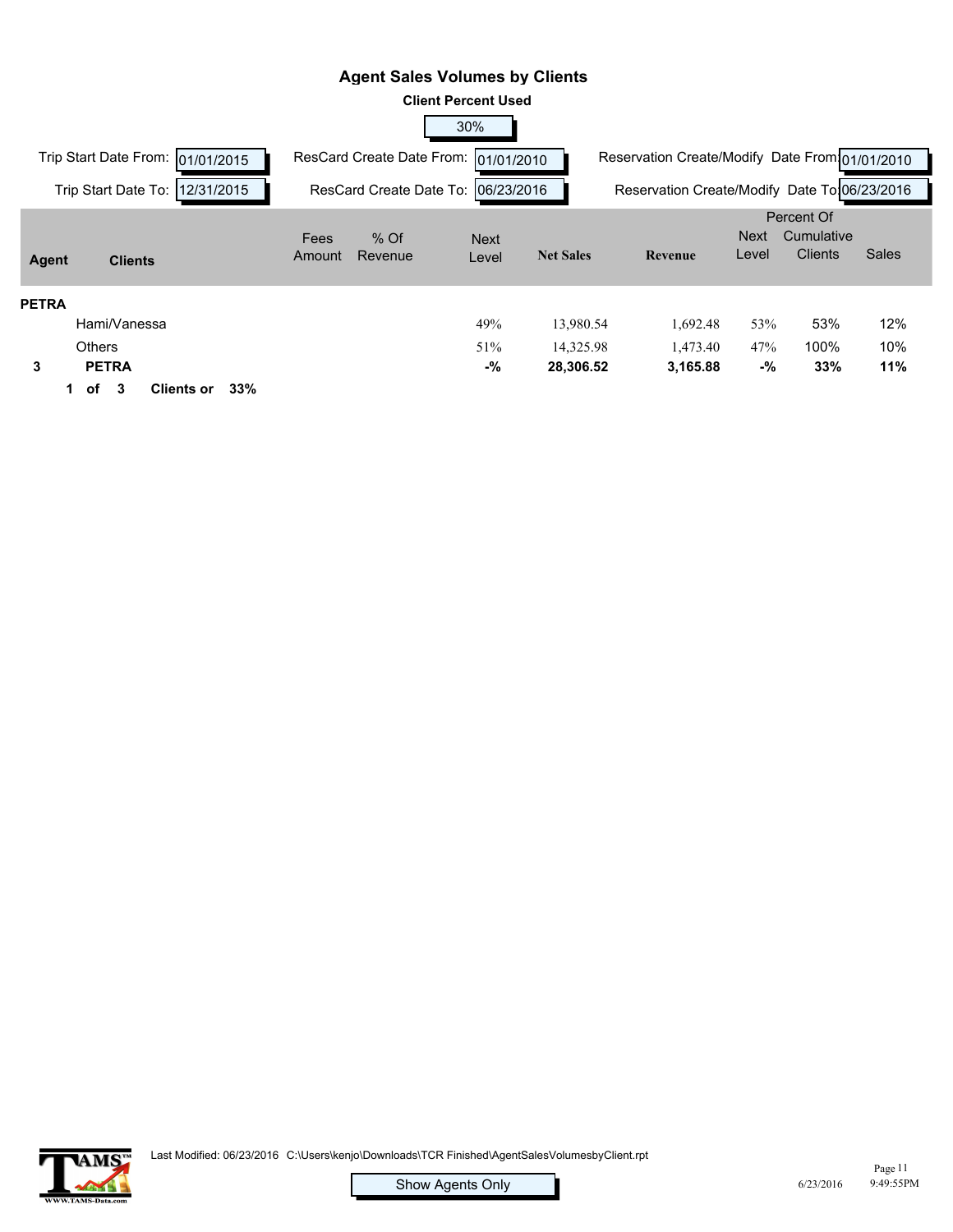|                                                                                                      |                |                           | <b>Client Percent Used</b> |                        |                                                |                      |                                            |              |
|------------------------------------------------------------------------------------------------------|----------------|---------------------------|----------------------------|------------------------|------------------------------------------------|----------------------|--------------------------------------------|--------------|
|                                                                                                      |                |                           | 30%                        |                        |                                                |                      |                                            |              |
| Trip Start Date From:<br>01/01/2015                                                                  |                | ResCard Create Date From: | 01/01/2010                 |                        | Reservation Create/Modify Date From 01/01/2010 |                      |                                            |              |
| 12/31/2015<br>Trip Start Date To:                                                                    |                | ResCard Create Date To:   | 06/23/2016                 |                        | Reservation Create/Modify Date To:06/23/2016   |                      |                                            |              |
| Agent<br><b>Clients</b>                                                                              | Fees<br>Amount | $%$ Of<br>Revenue         | <b>Next</b><br>Level       | <b>Net Sales</b>       | Revenue                                        | <b>Next</b><br>Level | Percent Of<br>Cumulative<br><b>Clients</b> | <b>Sales</b> |
| MONICA KARLSON<br>Hugh/Charles<br>Ande/Cynthia                                                       | 140.00         | 20%                       | 23%<br>18%                 | 7,573.48<br>5,957.56   | 703.00<br>631.93                               | 24%<br>22%           | 24%<br>46%                                 | 9%<br>11%    |
| <b>Others</b><br>10<br><b>MONICA KARLSON</b><br>20%<br><b>Clients or</b><br>10<br>$\mathbf{2}$<br>оf | 490.00         | 17%                       | 60%<br>1%                  | 20,105.52<br>33,636.56 | 1,549.80<br>2,884.73                           | 54%<br>-%            | 100%<br>20%                                | 8%<br>9%     |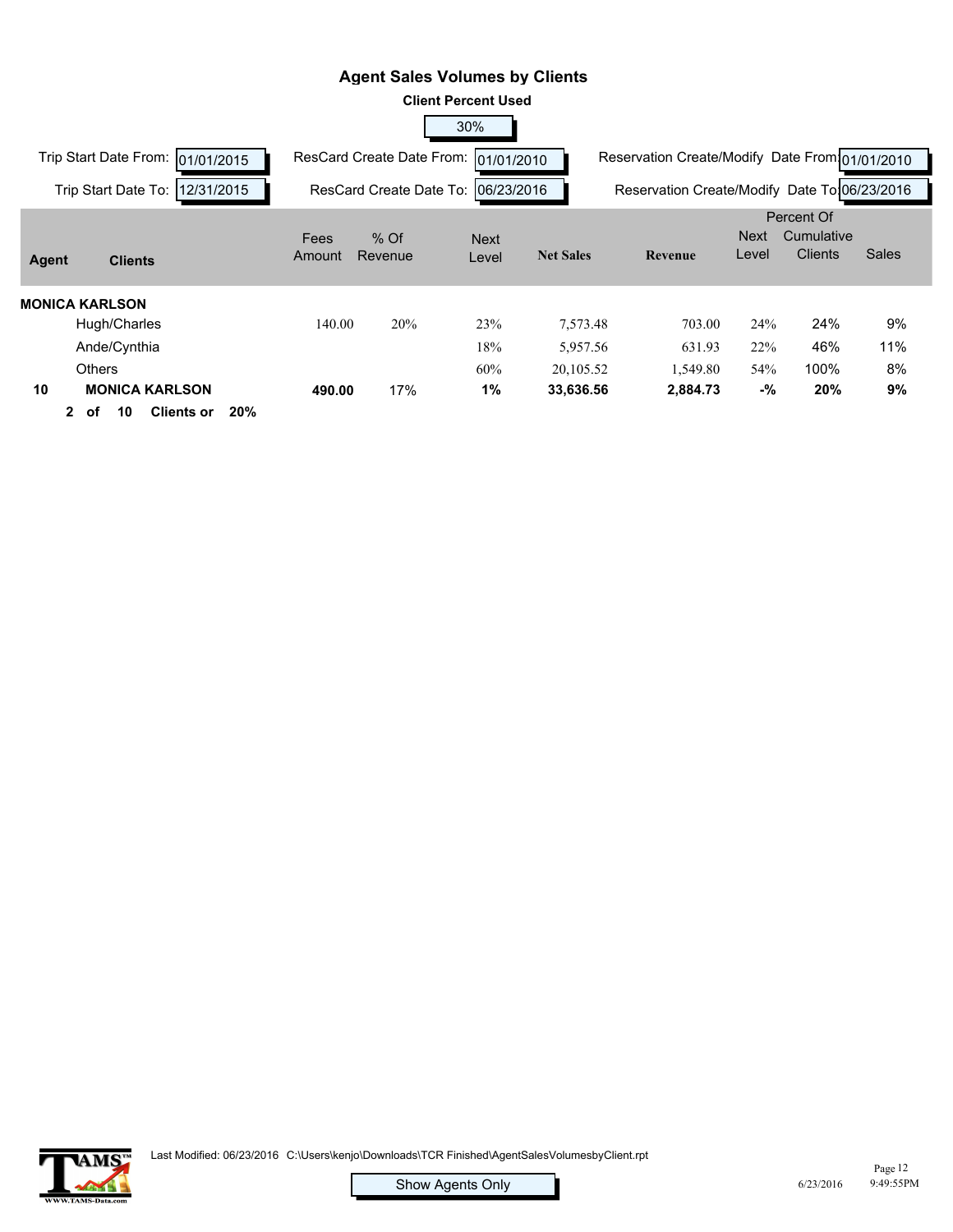